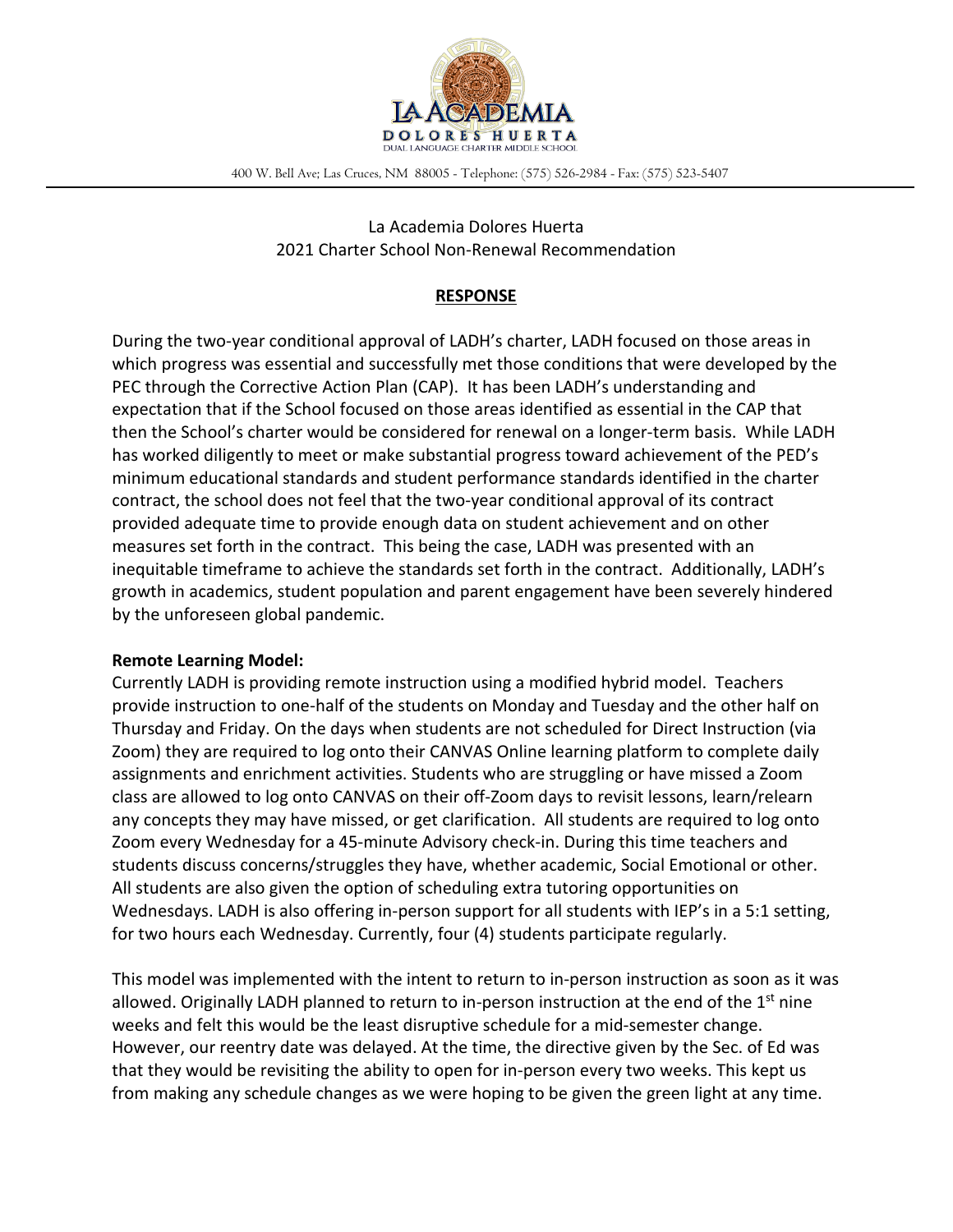Other schools had already made the decision to stay remote until at least January and therefore quickly modified their schedules to reflect that decision.

As positive COVID cases increased and more restrictions were put in place, it became clear that returning to in-person instruction during the fall semester was likely not going to happen. However, with less than a month left in the fall semester our staff felt schedule changes would be very disruptive not just to the students, but to their families as many had adjusted their work schedules to allow for students who help with in-home daycare and other household responsibilities to be available at east twice a week for a full day of Zoom classes and giving flexibility on the other days. However, teachers and Admin had already begun discussing changes that would be made to the instructional model starting in January if we are required to continue in a remote setting. Review, discussion and possible approval of the new instructional schedule has already been placed on the December GC agenda.

In late July LADH had developed an assessment plan to have students come in on a staggered 5:1 ratio assigned to classrooms scattered throughout the campus in order to administer the Beginning-of-Year Short Cycle assessment. That plan was quickly sidelined after PED clarified that the 5:1 allowable ratio was only for student's with IEP's. Given the inability to guarantee test security and data validity during remote instruction we have not been able to come up with a suitable plan for administering short cycle assessments. This concern was brought to the PEC throughout the spring and summer and has also been the challenging topic of many school leader bi-weekly communications across the state.

## **Assessment Data:**

Given the constraints of a two-year charter contract, LADH technically only had one year to show growth via assessment data. It is important to consider that the obtained assessment data would be inconclusive as there would not be any true comparison data available as the state also switched to a new assessment during this time. Additionally, it must be noted that the 2019-2020 academic year was cut short due to the COVID-19 Pandemic, resulting in all state mandated assessments being waived. This left LADH without actual test data for the first year of their two-year contract. However, LADH was placed on a rather rigorous Corrective Action Plan that required growth to be demonstrated via short cycle assessments and was able to do so during the time that school was actually in session.

Although the most recent assessment data used from the 2018-2019 school year states that LADH only had 36 points, just short of the 40-point cutoff, it should also be noted that this was an increase from the 2017-2018 assessment data in which LADH only received 18.33 points. Reflecting just over a 17-point growth. LADH has clearly been making progress towards increasing academic performance and if given the opportunity will continue to do so.

## **Organizational Performance Framework: ELL's:**

As previously addressed in the initial response to the 2019-2020 site visit report, updates to all information provided to Parent's and placed in student's cumulative files have been made to reflect all updated state and federal requirements. Procedures for enrolling and monitoring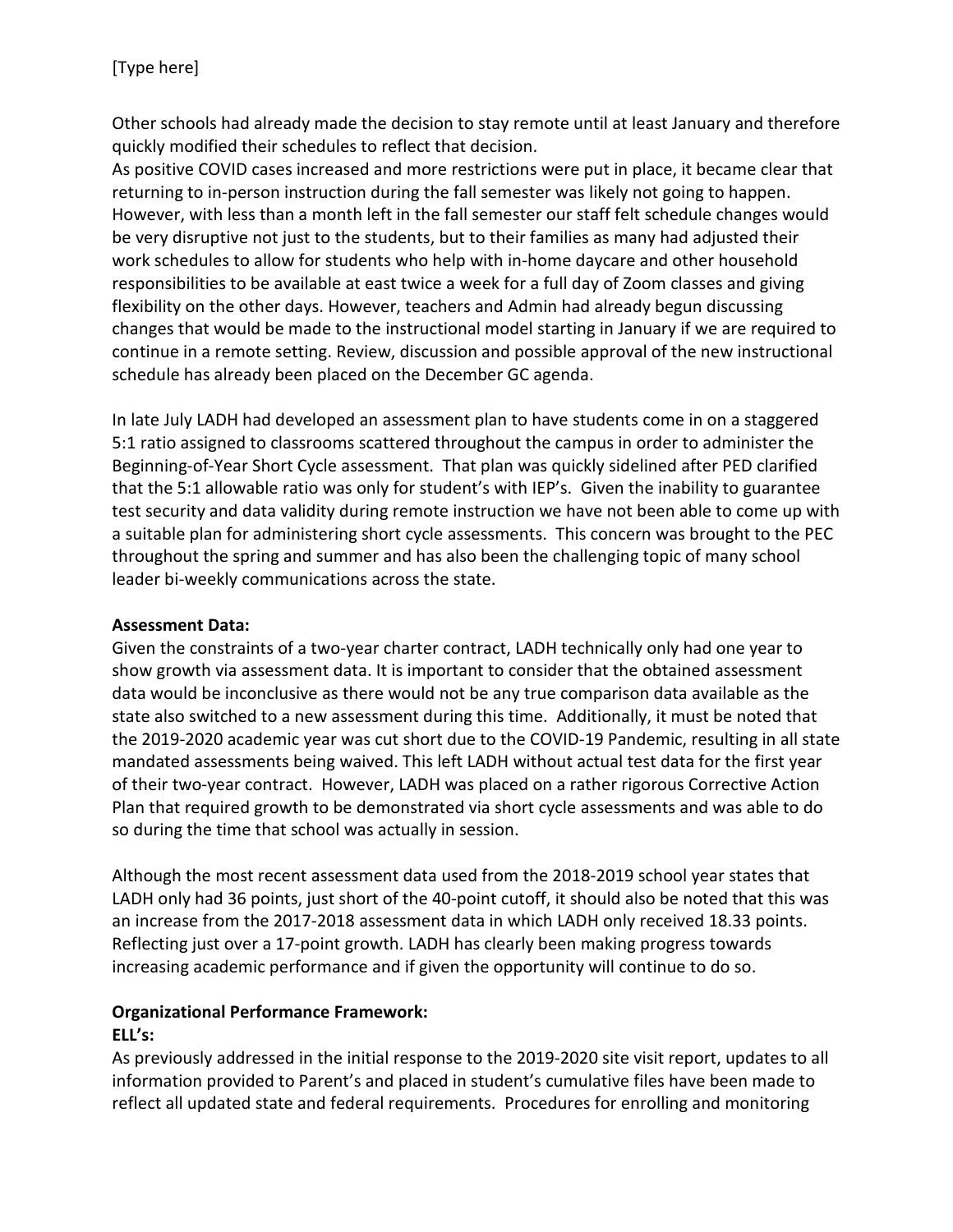EL's have been updated in conjunction with all updated requirements in order to ensure that all services and opportunities afforded EL's are properly identified, provided and monitored.

It is important to note that there has been some incorrect identification of students within the STARs reporting system that had previously been corrected. Upon switching to a new SIS that error appeared again within the STARs system and has since been corrected. Previously the registrar and Bilingual Coordinator did not have proper access to the STARs reporting system to access the ELL Error Report ahead of the evaluation in order to address these errors in advance. That has now been remedied and both the Registrar and Bilingual Coordinator can run reports at any time in order to identify any errors and address them in a timely manner.

# **Financial Indicators:**

Following the initiation of an investigation of LADH's business manager, LADH severed ties and contracted with The Vigil Group. For the past year, LADH administration has worked closely with The Vigil Group correcting many business issues. Although the current Financial Audit has not been finalized, we feel confident that all of these issues have been resolved. Based on positive periodic check-ins with the auditors, LADH does not anticipate the finding of any new or repeating material weaknesses from the current audit. As the audit reporting in essence runs a year behind, it is challenging to present accurate up-to-date information detailing improvements and corrections.

# **Operating Budget:**

Concerns regarding the operating budget had already been identified and adjustments made to address these. For example, our Assistant Principal is currently serving as an administrator and Science teacher due budgetary concerns. When our Science teacher had to leave unexpectedly, LADH made the decision not replace her but instead have our current Science endorsed AP step-in to fill the vacancy. We also identified a dual certified ELA and Social Studies teacher and because of our lower enrollment were able to combine the two positions in to one. We are currently evaluating all operating expenses and working to make adjustments wherever possible that support instruction and the academic advancement of our students.

## **Governance:**

All requirements of the GC have been addressed. A copy of the most recent Administrator Evaluation was submitted with the initial Charter Renewal application as well as all required information regarding LADH's Audit Committee and Anti-Nepotism & Conflict of Interest Policies. Although these items may not have fully been in place at the time of the 2019-2020 Site visit all of the areas have been addressed, however, due to the delayed timeline of implementation versus reporting these items aren't always visible during that snapshot of time.

## **Substitutes and Endorsement Waivers:**

In reviewing employee information and teaching assignments in STARS an error was identified regarding how an employee was entered into the system based upon incorrect recommendations from our contracted STARs Coordinator. This has now been corrected and